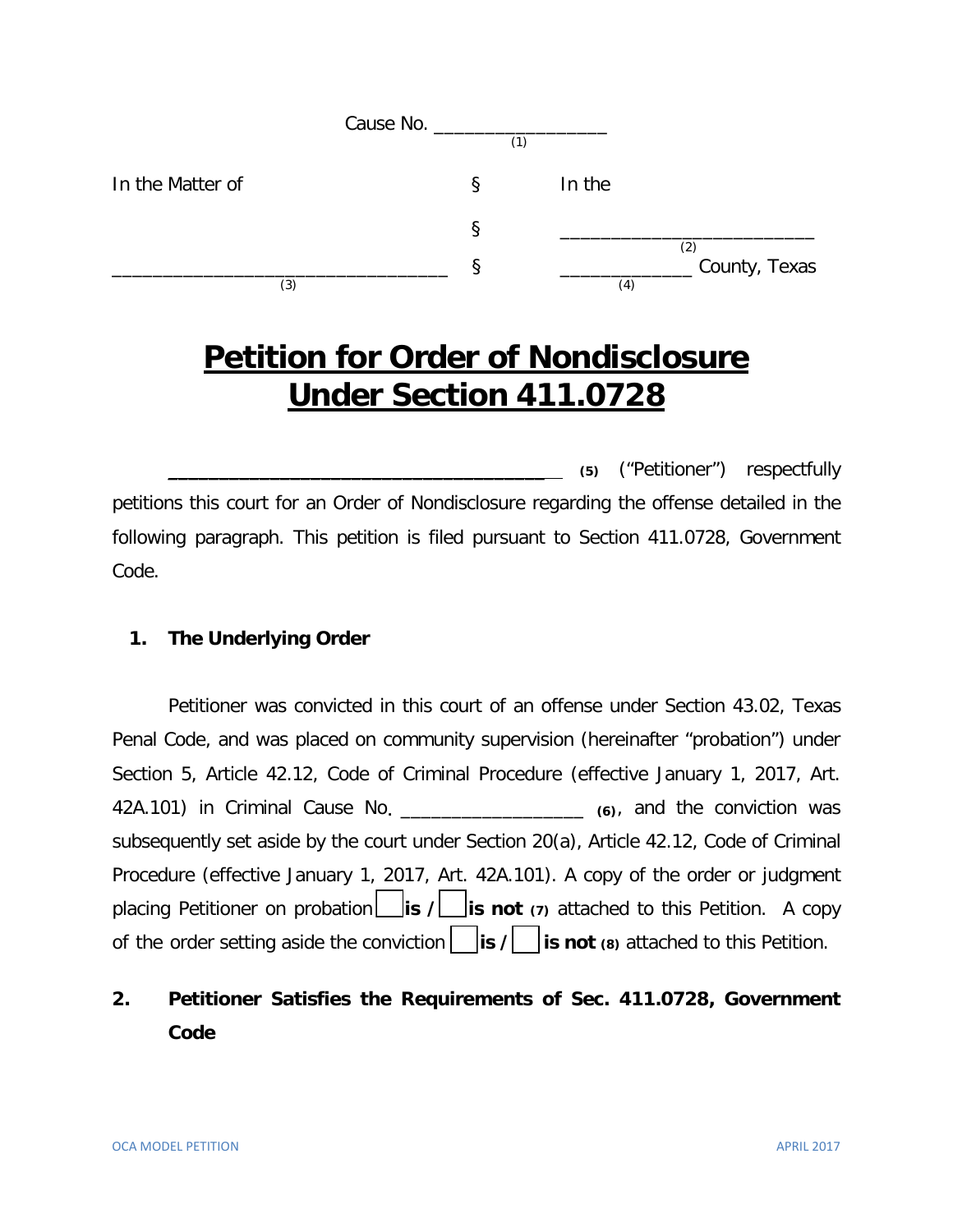Petitioner satisfies the requirements of Sec. 411.0728 of the Government Code because:

- Petitioner was convicted and placed on probation for an offense under Sec. 43.02 of the Penal Code;
- Petitioner committed the offense solely as a victim of trafficking of persons; and
- Petitioner's conviction was set aside **after** September 1, 2015.

## **3. Petitioner Satisfies the Requirements of Sec. 411.074, Government Code**

Petitioner satisfies the requirements of Section 411.074, Government Code, in that during the period of probation for the offense for which the order of nondisclosure is requested, Petitioner was not convicted of or placed on deferred adjudication under Section 5, Article 42.12 (effective January 1, 2017, Art. 42A.101), Code of Criminal Procedure, for any offense other than an offense under the Transportation Code punishable by fine only.

Further, Petitioner was not convicted of or placed on deferred adjudication for and has never been previously convicted of or placed on any other deferred adjudication for any of the following:

- (A) an offense requiring registration as a sex offender under Chapter 62, Code of Criminal Procedure;
- (B) an offense under Texas Penal Code Section 20.04 (aggravated kidnapping);
- (C) an offense under any of the following Texas Penal Code Sections:
	- 19.02 (murder);
	- 19.03 (capital murder);
	- 20A.02 (trafficking of persons);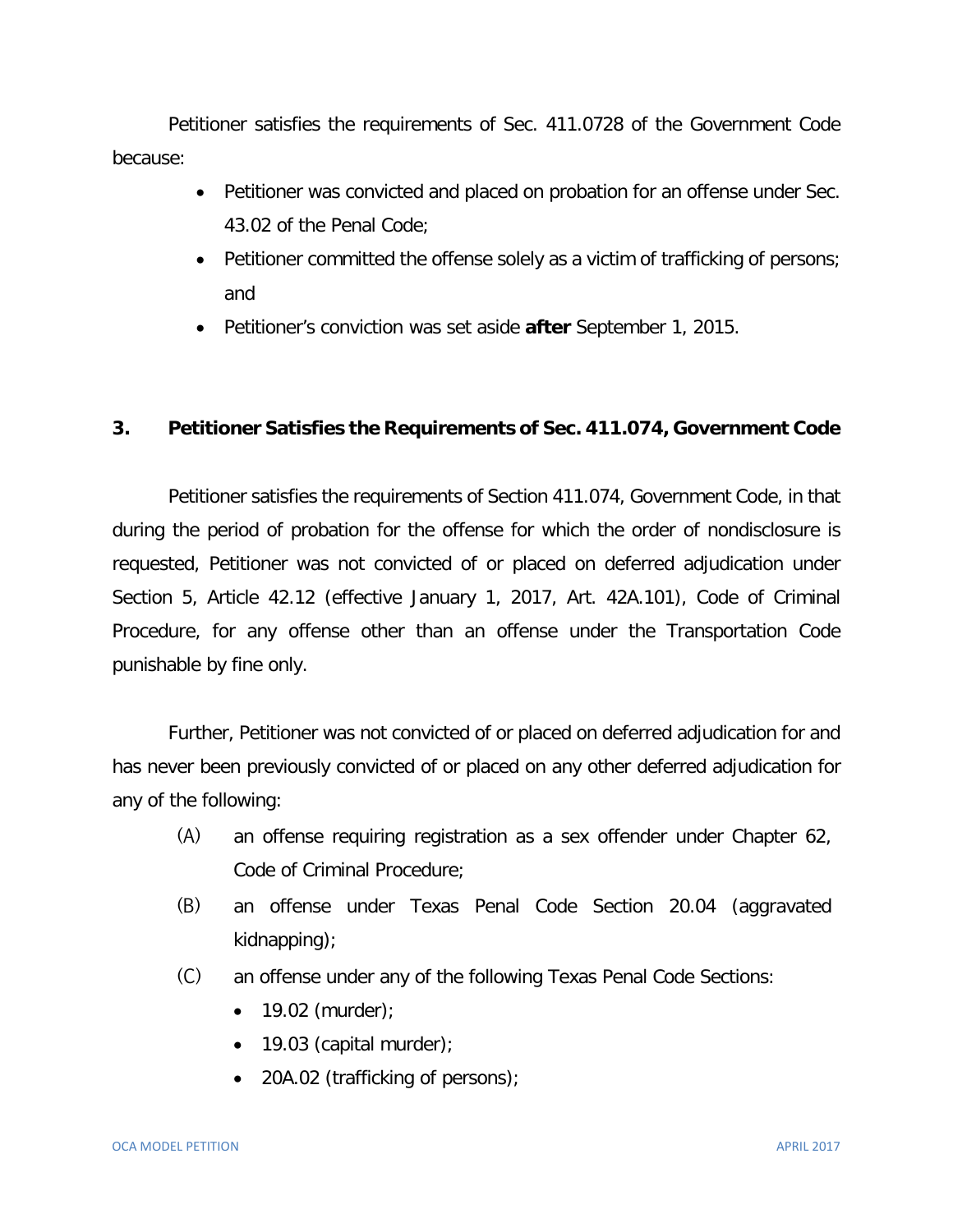- 20A.03 (continuous trafficking of persons);
- 22.04 (injury to a child, elderly individual, or disabled individual);
- 22.041 (abandoning or endangering a child);
- 25.07 (violation of court orders or conditions of bond in a family violence, sexual assault or abuse, stalking, or trafficking case);
- 25.072 (repeated violation of certain court orders or conditions of bond in family violence, sexual assault or abuse, stalking, or trafficking case); or
- 42.072 (stalking); or
- (D) any other offense involving family violence, as defined by Section 71.004, Family Code.

Additionally, the court did not make an affirmative finding that the offense for which Petitioner is requesting an order of nondisclosure involved family violence, as defined by Section 71.004, Family Code.

#### **4. Petitioner is Entitled to File a Petition for an Order of Nondisclosure**

Petitioner is entitled to file this Petition because Petitioner has satisfied each of the requirements necessary to be so entitled. A petitioner is entitled to file a petition for an order of nondisclosure under Sec. 411.0728, Government Code, if:

- the offense for which the petitioner is seeking an order of nondisclosure is an offense under Sec. 43.02 of the Penal Code;
- the petitioner was placed on probation for such offense;
- the petitioner's conviction was set aside after September 1, 2015;
- the petitioner committed the offense solely as a victim of trafficking of persons; and
- the petitioner has met the requirements of Sections 411.0728 and 411.074, Government Code, including: during the term of probation and during any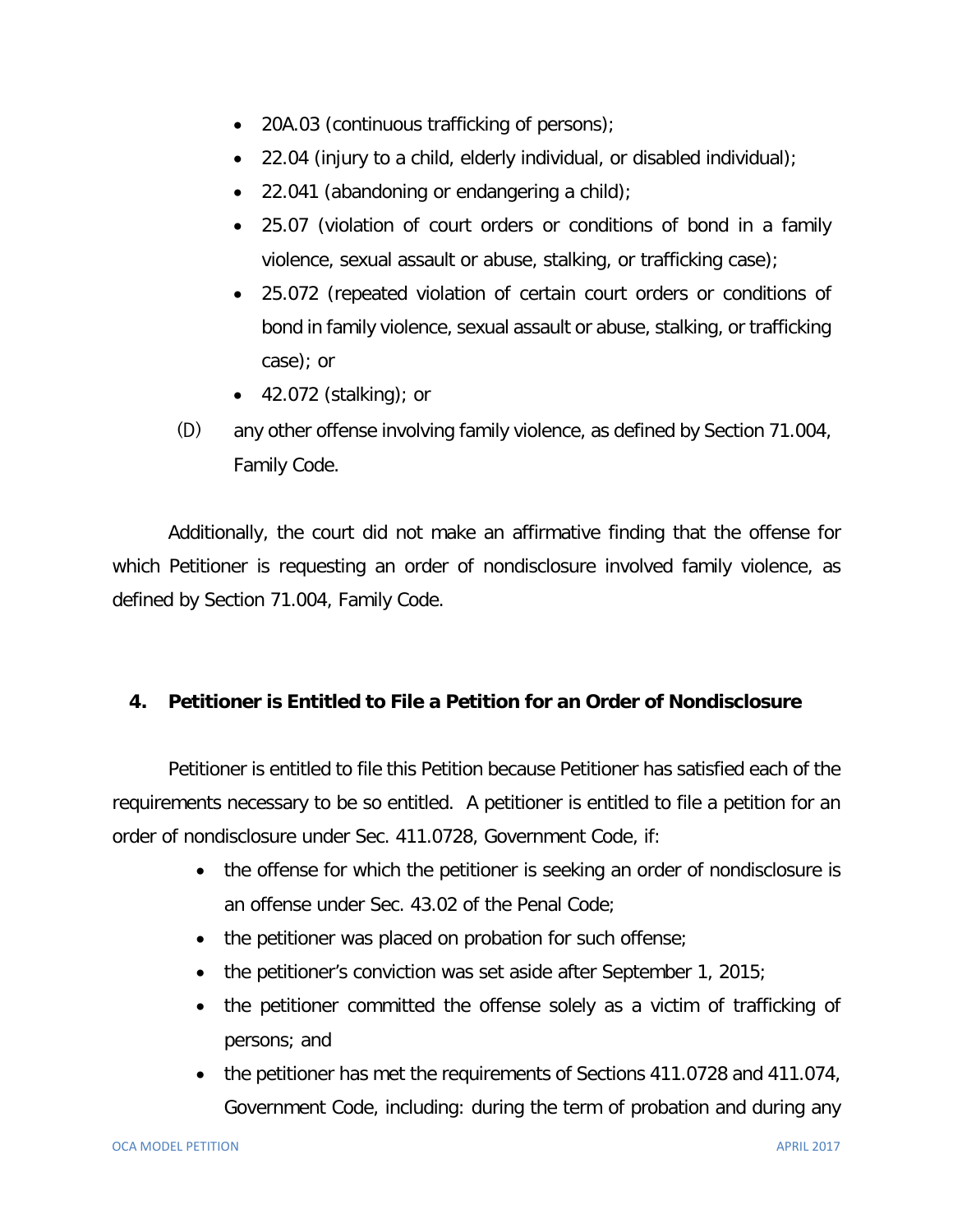waiting period after completion of probation for the offense for which the petitioner is requesting an order of nondisclosure, not having been convicted of or placed on deferred adjudication for another offense other than an offense under the Transportation Code punishable by fine only; filing the petition after the petitioner's conviction was set aside; no affirmative finding by the court that the offense for which the petitioner is requesting an order of nondisclosure involved family violence as defined by Sec. 71.004, Family Code; and never having been convicted of or placed on deferred adjudication for an offense listed in Sec. 411.074(b), Government Code.

## **5. Issuance of an Order of Nondisclosure is in the Best Interest of Justice**

 The issuance of an Order of Nondisclosure in this case would be in the best of justice.

#### **6. The Fee to File the Petition has been Paid or Otherwise Satisfied**

The fee to file this petition is the total amount of the fee required to file a civil petition and \$28.00, or a petitioner may submit a *Statement of Inability to Afford Payment* of Court Costs in lieu of paying the filing fee. Petitioner has included: **(9)**

the required filing fee; or

a Statement of Inability to Afford Payment of Court Costs in lieu of the required filing fee.

#### **7. Prayer for Relief**

Petitioner prays that after notice to the state, an opportunity for a hearing, and a determination by the court that Petitioner committed the offense solely as a victim of trafficking of persons and issuance of the order is in the best interest of justice, the court